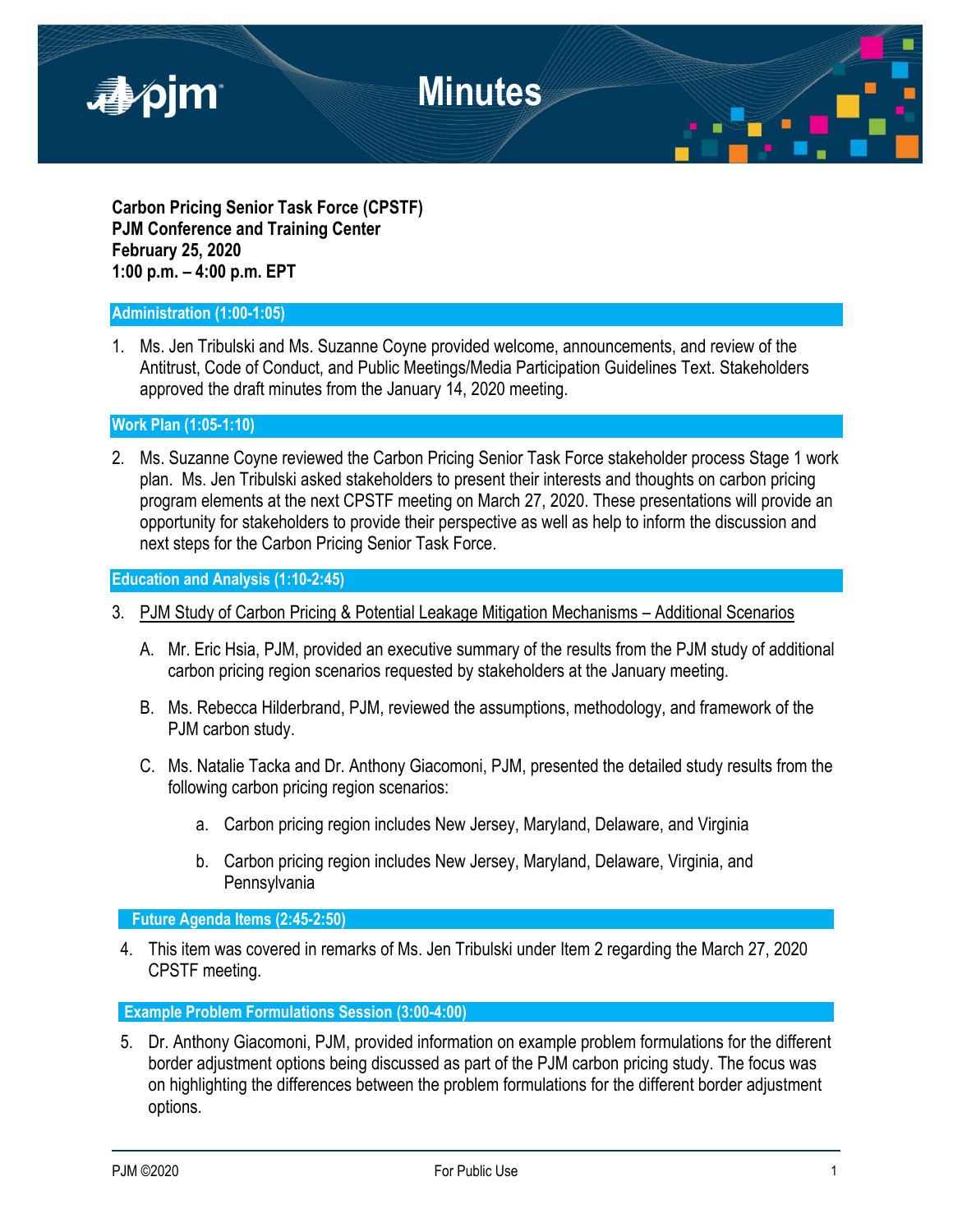

## **Minutes**

#### **Future Meeting Dates**

March 27, 2020 (rescheduled date) 9:00 a.m. 9:00 a.m. PJM Conference & Training Center/ WebEx May 19, 2020 **12:00 a.m.** 9:00 a.m. PJM Conference & Training Center/ WebEx June 25, 2020 **9:00 a.m.** 9:00 a.m. PJM Conference & Training Center/ WebEx

Author: Suzanne Coyne

### **In-Person Meeting Attendees**

Widom, Stuart **PJM Interconnection** and Mot Applicable

Tribulski, Jennifer (Facilitator) PJM Interconnection, LLC Not Applicable Coyne, Suzanne (Secretary) PJM Interconnection, LLC Not Applicable Barker, Jason **Exelon Business Services Company, LLC** Transmission Owner Bennett, Stephen **PJM Interconnection** and Mot Applicable Book, Hayley PA Department of Environmental Protection Not Applicable Chang, Sean Shell Energy North America (US), L.P. Other Supplier D'Alessandris, Lou FirstEnergy Solutions Corp. Transmission Owner Dugan, Chuck East Kentucky Power Cooperative, Inc. Transmission Owner Foladare, Kenneth **Geenex Solar LLC** Generation Owner Foley, Imelda **Environmental Defense Fund** Not Applicable Giacomoni, Anthony **PJM Interconnection** Not Applicable Kogut, George The New York Power Authority New York Power Authority Channel Authority Matheson, Eric Pennsylvania Public Utility Commission Not Applicable Place, Andrew **Pennsylvania Public Utility Commission** Not Applicable Robinson, Becky **Not Applicable** Vistra Energy Not Applicable Not Applicable Robinson, Liz **Edge Communist Philadelphia Solar Energy Association** Not Applicable Scarpignato, David Calpine Energy Services, L.P. Carpignator Generation Owner Scheirer, Alexandra **Notella PJM Interconnection** Not Applicable Scorsolini, Mark **PSEG Energy Resources and Trade LLC** Other Supplier Sweeney, Rory **GT Power Group COM** Not Applicable Tacka, Natalie **Notella and Applicable** PJM Interconnection Not Applicable

#### **WebEx Attendees**

Bagot, Nancy **Electric Power Supply Association** Not Applicable Barry, Chris **NJ Dept. of Environmental Protection** Not Applicable Benchek, Jim FirstEnergy Solutions Corp Transmission Owner Bernstein, Matthew PJM Interconnection Not Applicable Brodbeck, John **EDP Renewables North America, LLC** Generation Owner Bruce, Susan McNees Wallace & Nurick LLC Not Applicable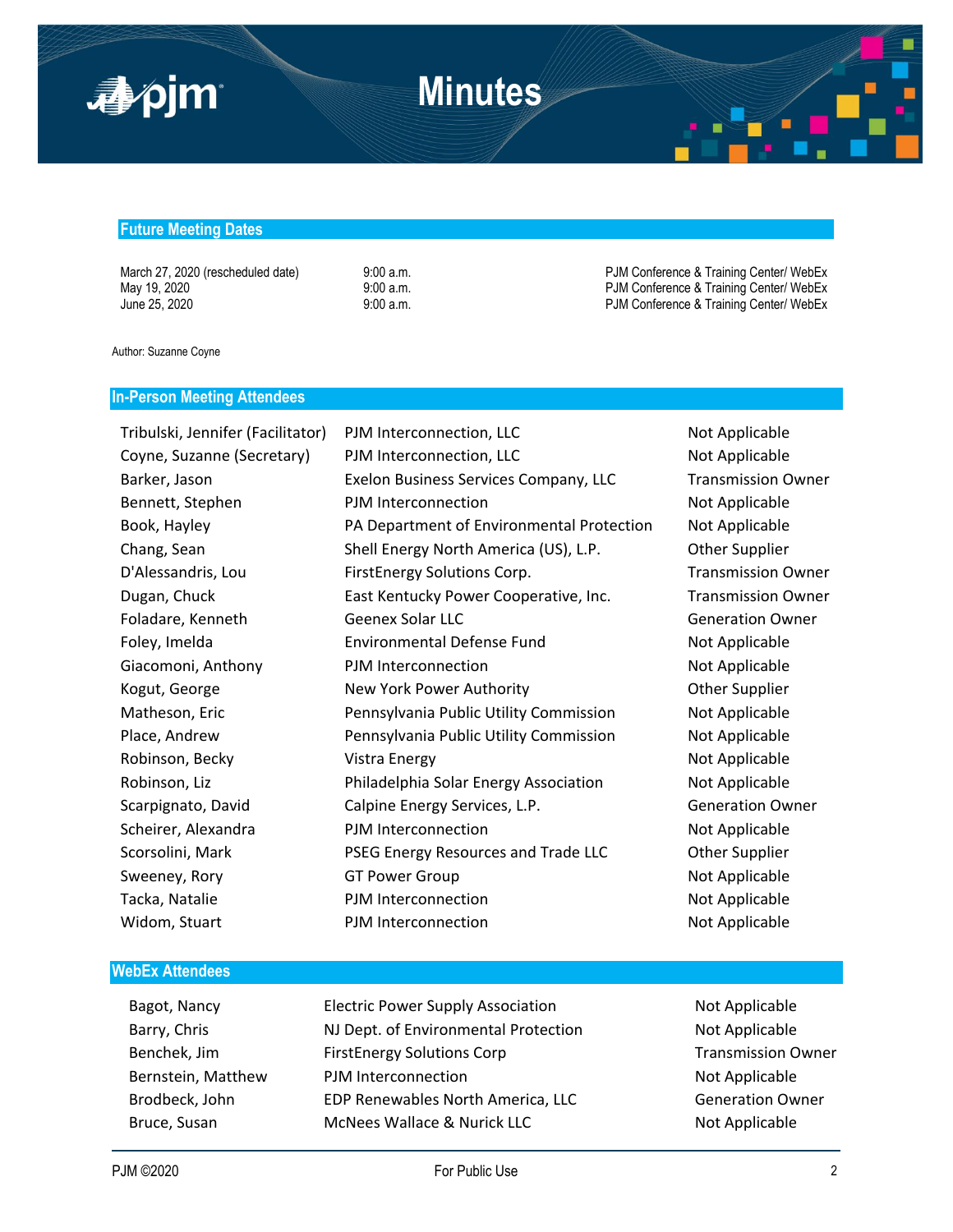

## **Minutes**

Butner, Matt Kelly, Stephen

Institute for Policy Integrity at New York University School of Law Not Applicable Campbell, Bruce Enerwise Global Technologies, LLC Other Supplier Canter, David Appalachian Power Company (AEP Generation) Transmission Owner Carmean, Gregory CPSI OPSI Not Applicable Chen, Hong **PJM Interconnection PIM Interconnection Not Applicable** Chen, Yang Note and PJM Interconnection Not Applicable Not Applicable Coultas, Ann **Invenergy, LLC** Coultas, Ann **Invenergy, LLC** Generation Owner Crystle, Gil **Calculate Company** Crystle, Gil Company Ceneration Owner Davis, Elizabeth **PJM Interconnection** and Not Applicable Davis, James Dominion Energy Generation Marketing, Inc. Generation Owner DeLosa, Joe **New Jersey Board of Public Utilities** Not Applicable DePillo, Ray PSEG Energy Resources and Trade LLC Other Supplier Fan, Zhenyu PJM Interconnection Not Applicable Feller, John **PPL Electric Utilities Corp. dba PPL Utilities (TO)** Transmission Owner Filomena, Guy Customized Energy Solutions, Ltd. Not Applicable Fink, Sari **American Wind Energy Association** Not Applicable Genuario, Gabby **PJM Interconnection** and Not Applicable Hanser, Erik **Michigan Public Service Commission** Not Applicable Hasan, Prusha **Advanced Energy Economy** Not Applicable Heidorn, Rich **RTO Insider** Not Applicable Hoatson, Tom **West Deptford Energy, LLC** Generation Owner Horton, Dana **Appalachian Power Company (AEP Generation)** Transmission Owner Hudis, Gabriella **Gable and Associates Not Applicable** Not Applicable Hyzinski, Tom GT Power Group Not Applicable Not Applicable Islam, Lubaba **Rockland Electric Company Rockland Electric Company** Transmission Owner Jagtian, Patricia **Natural Gas Supply Association** Not Applicable Janicki, Diane **Boston Energy Trading and Marketing LLC Charage Other Supplier** Kazerooni, Hamid Invenergy, LLC **Inventergy, LLC** Generation Owner Keegan, Jack **PJM Interconnection** Not Applicable Brookfield Renewable Trading and Marketing LP (BSMH) Other Supplier Kozhuharov, Dimitar Delaware Municipal Electric Corporation, Inc. Electric Distributor LaRocque, Matthew PJM Interconnection Not Applicable Lejcar, Jamie Allegheny Electric Cooperative, Inc. Electric Distributor Lieberman, Steven American Municipal Power, Inc. Electric Distributor McGraw, Dan Carbon Pulse Not Applicable Not Applicable Midgley, Sharon Exelon Business Services Company, LLC Transmission Owner Murphy, Shaun PJM Interconnection Not Applicable O'Connell, Robert PPGI Fund A/B Development, LLC Generation Owner